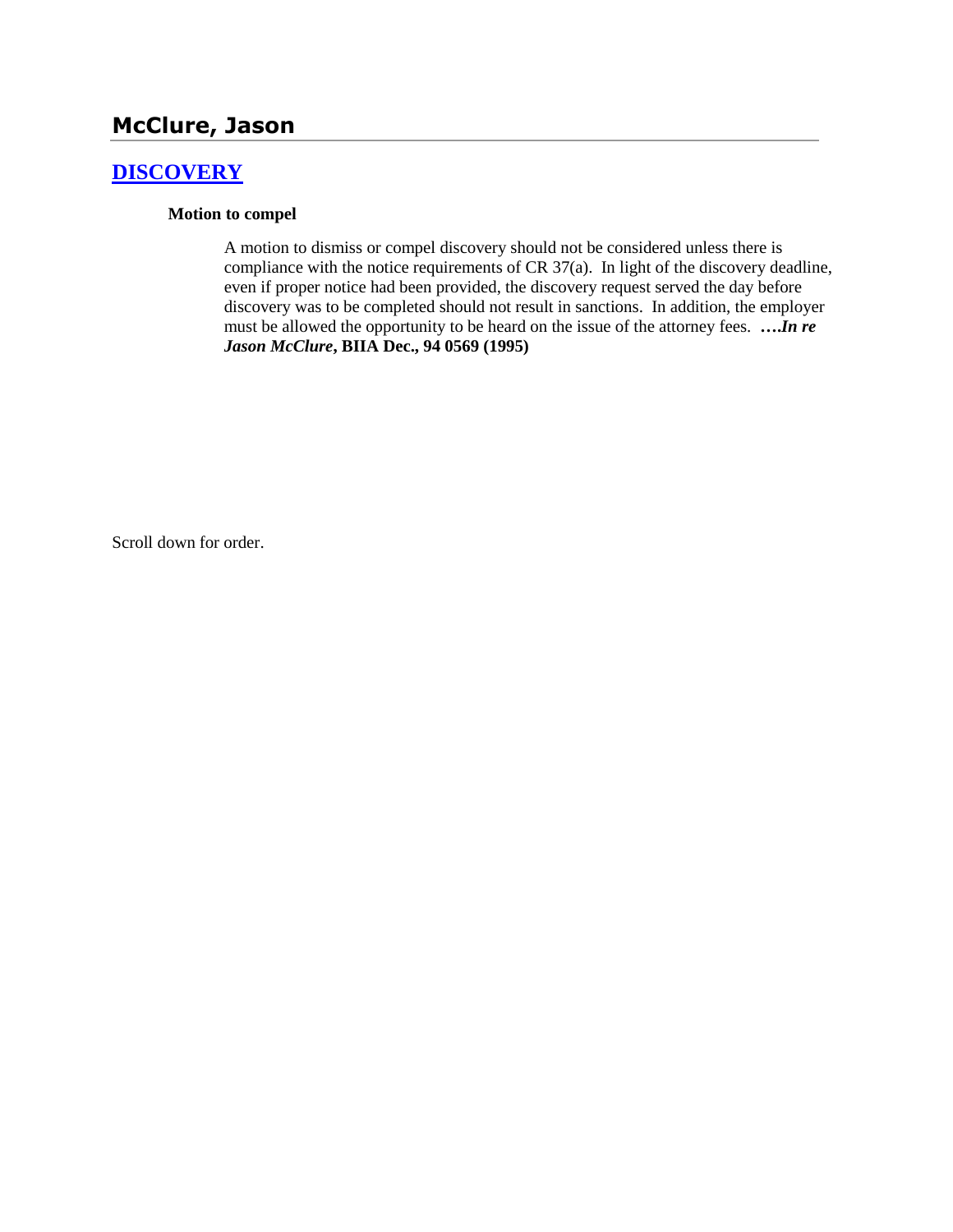# **BEFORE THE BOARD OF INDUSTRIAL INSURANCE APPEALS STATE OF WASHINGTON**

**)**

**IN RE: JASON A. MCCLURE ) DOCKET NOS. 94 0569 & 94 1677**

**CLAIM NO. N-835019 ) DECISION AND ORDER** 

APPEARANCES:

Claimant, Jason A. McClure, by Kristina L. Selset, and by Adeline J. Crinks, Claims Consultant

Employer, Armco Realty, Inc., by Mosler, Schermer, Wallstrom, Irons & Scruggs, per Michael P. Scruggs

> Department of Labor and Industries, by The Office of the Attorney General, per Karen L. Forner, Assistant

These are two appeals filed on behalf of the employer, Armco Realty, Inc., each from two orders of the Department of Labor and Industries. The appeal assigned Docket No. 94 0569 was received by this Board on June 8, 1994, from orders of the Department dated May 16, 1994, and May 31, 1994. The order of May 16, 1994, paid time loss compensation for the period April 26, 1994 through May 10, 1994, and the order dated May 31, 1994, paid time loss compensation for the period May 16, 1994 through May 31, 1994. **AFFIRMED.**

The appeal assigned Docket No. 94 1677 was filed on behalf of the employer, Armco Realty, Inc., on August 10, 1994, from orders of the Department dated June 20, 1994, and July 1, 1994. The order of June 20, 1994, paid time loss compensation for the period June 1, 1994 through June 14, 1994, and the order of July 1, 1994, paid time loss compensation for the period June 15, 1994 through June 28, 1994, terminated time loss compensation effective June 29, 1994, because the worker was able to work, and directed that the claim remain open for further action. **AFFIRMED.**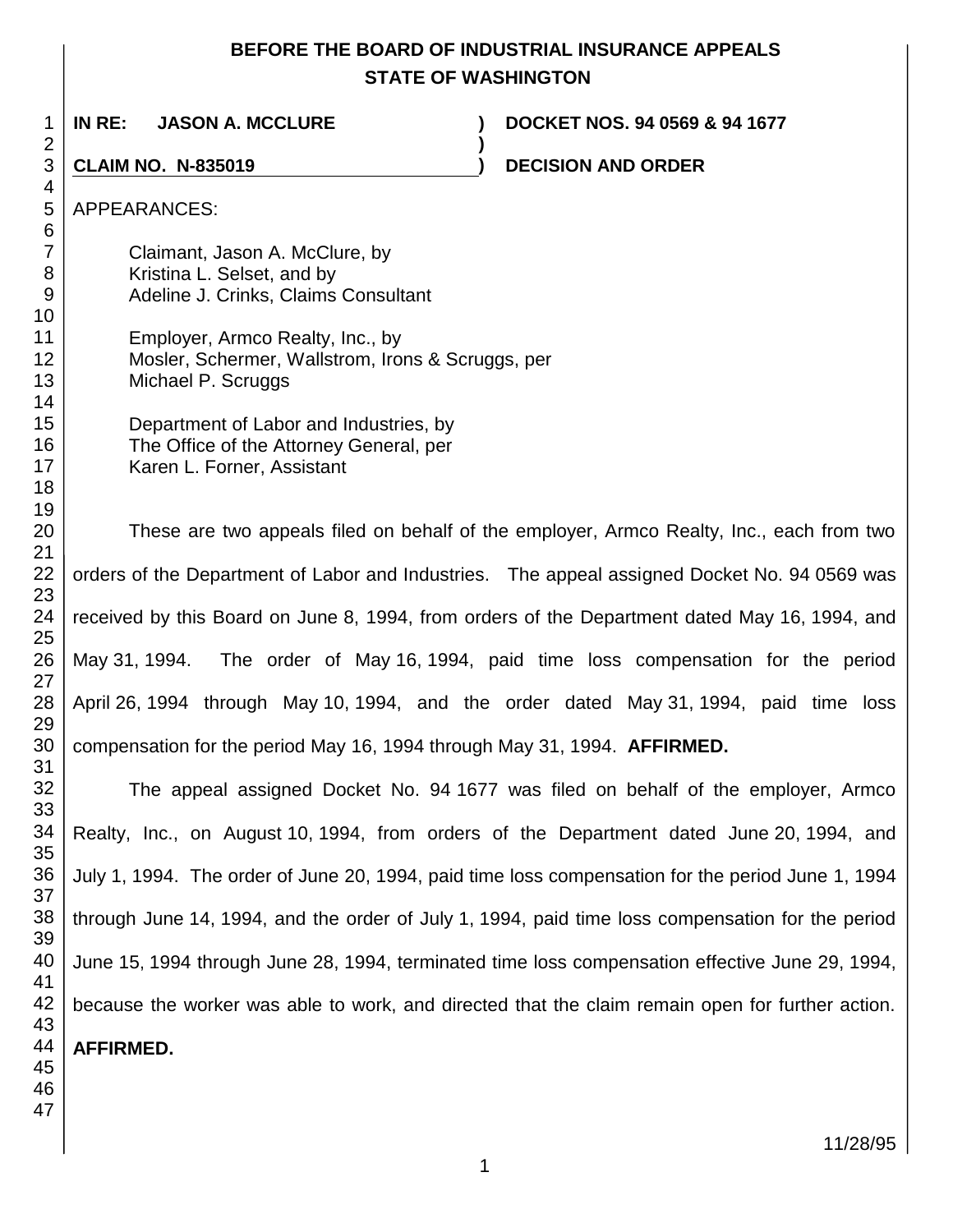#### **PROCEDURAL AND EVIDENTIARY MATTERS**

Pursuant to RCW 51**.**52**.**104 and RCW 51**.**52**.**106**,** this matter is before the Board for review and decision on a timely Petition for Review filed on behalf of the employer in response to a Proposed Decision and Order issued on July 31, 1995**,** in which the orders of the Department dated May 16, 1994; May 31, 1994; June 20, 1994; and July 1, 1994, were affirmed.

The Board has reviewed the evidentiary rulings in the record of proceedings and finds that no prejudicial error was committed and the rulings are affirmed**.**

#### **INTRODUCTION**

In its Petition for Review, the employer does not question the correctness of the Department orders on appeal. Rather, the employer challenges only proposed Finding of Fact No. 4, which provides, as follows:

> The employer failed to comply with discovery; and attorney fees are ordered to be paid to the Office of the Attorney General in the amount of \$300 for costs associated with the failure to comply with discovery.

The employer argues that because the Department's discovery was served on the employer the day before the date on which all discovery was ordered to have been completed, the motion to compel discovery should have been denied. The employer further argues that the Department's motion to compel discovery should not have been heard because the employer was not provided adequate notice of the motion or of the hearing on the motion. We agree with these arguments. A brief recitation of the relevant facts is necessary to explain our decision that the employer did not fail to comply with discovery and that, therefore, sanctions against the employer are inappropriate in this case.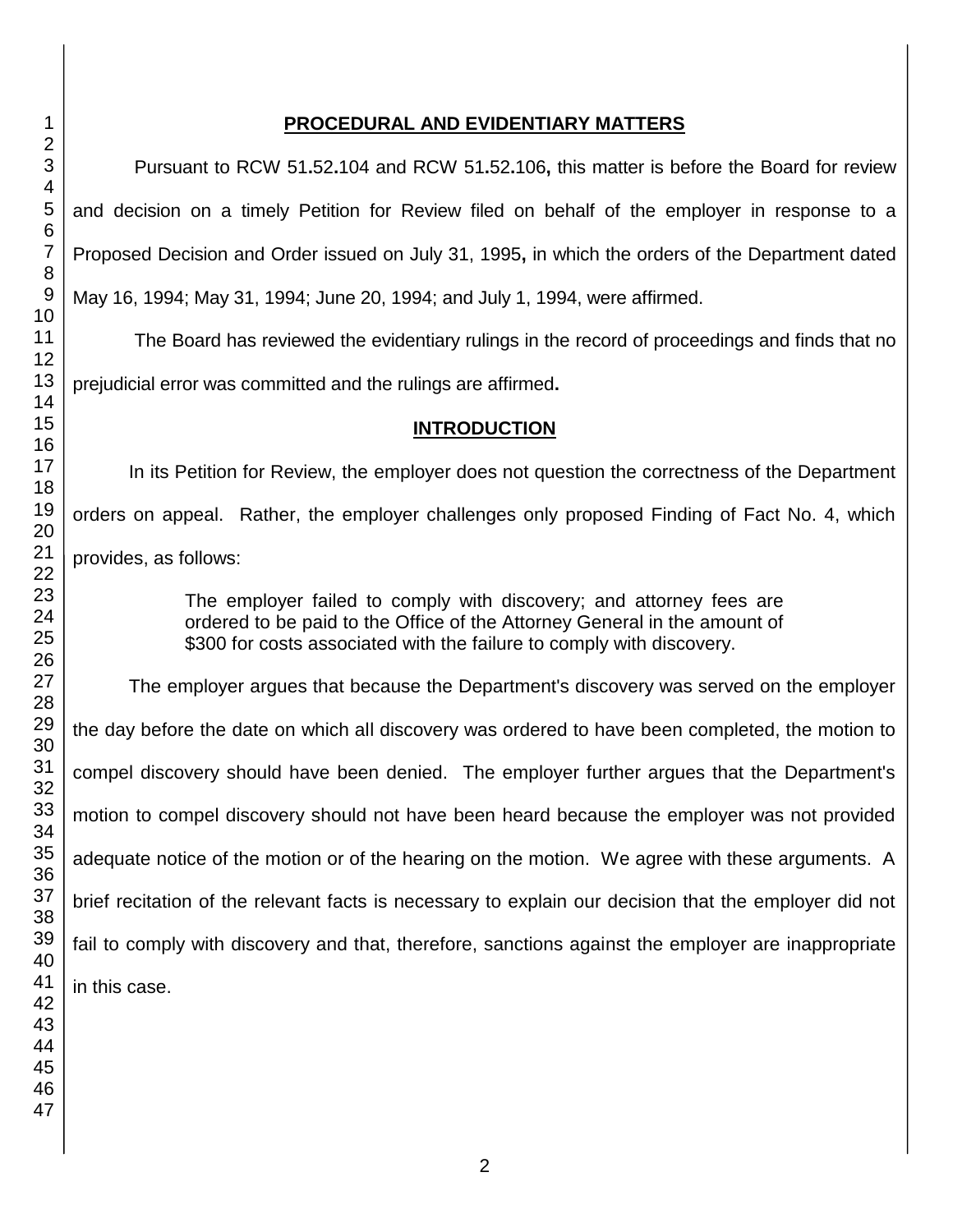#### **FACTS**

At a conference held on September 15, 1994, our industrial appeals judge ordered that all discovery be completed no later than December 16, 1994, and that any extension of time would be for good cause only. 9/15/94 Tr. at 5. On December 15, 1994, one day before all discovery was ordered to have been completed, the Department first served Interrogatories and Requests for Production on the employer. A Declaration in Support of Motion to Dismiss or Compel Discovery was filed dated January 31, 1995.

The employer, as the appealing party, was to begin presenting its evidence at a hearing scheduled for 1:30 p.m. on January 31, 1995. However, on that date, the Department filed a Motion to Dismiss or Compel Discovery. According to counsel for the Department, the employer's counsel was first advised that the Department would move to compel discovery during a telephone conversation at approximately 11:35 a.m. on January 31, 1995, and was first provided written notice of the motion as the scheduled hearing began, at 1:30 p.m. on January 31, 1995. 1/31/95 Tr. at 6. The Department's motion requested that the employer's appeal be dismissed, or in the alternative that discovery be compelled and terms granted. The Declaration in Support of the Motion requested the Department be awarded attorney fees in the amount of \$150.

Counsel for the employer strenuously objected to the motion being heard due to a lack of notice, and objected to the motion on several grounds, including the fact that the Department's discovery requests had been served only one day before the discovery completion date. 1/31/95 Tr. at 4-8.

 The Motion to Dismiss was denied. 1/31/95 Tr. at 4. However, our industrial appeals judge overruled all of the employer's objections and granted the Department's Motion to Compel. 1/31/95 Tr. at 8. Concerning the Motion for Terms, our industrial appeals judge directed counsel for the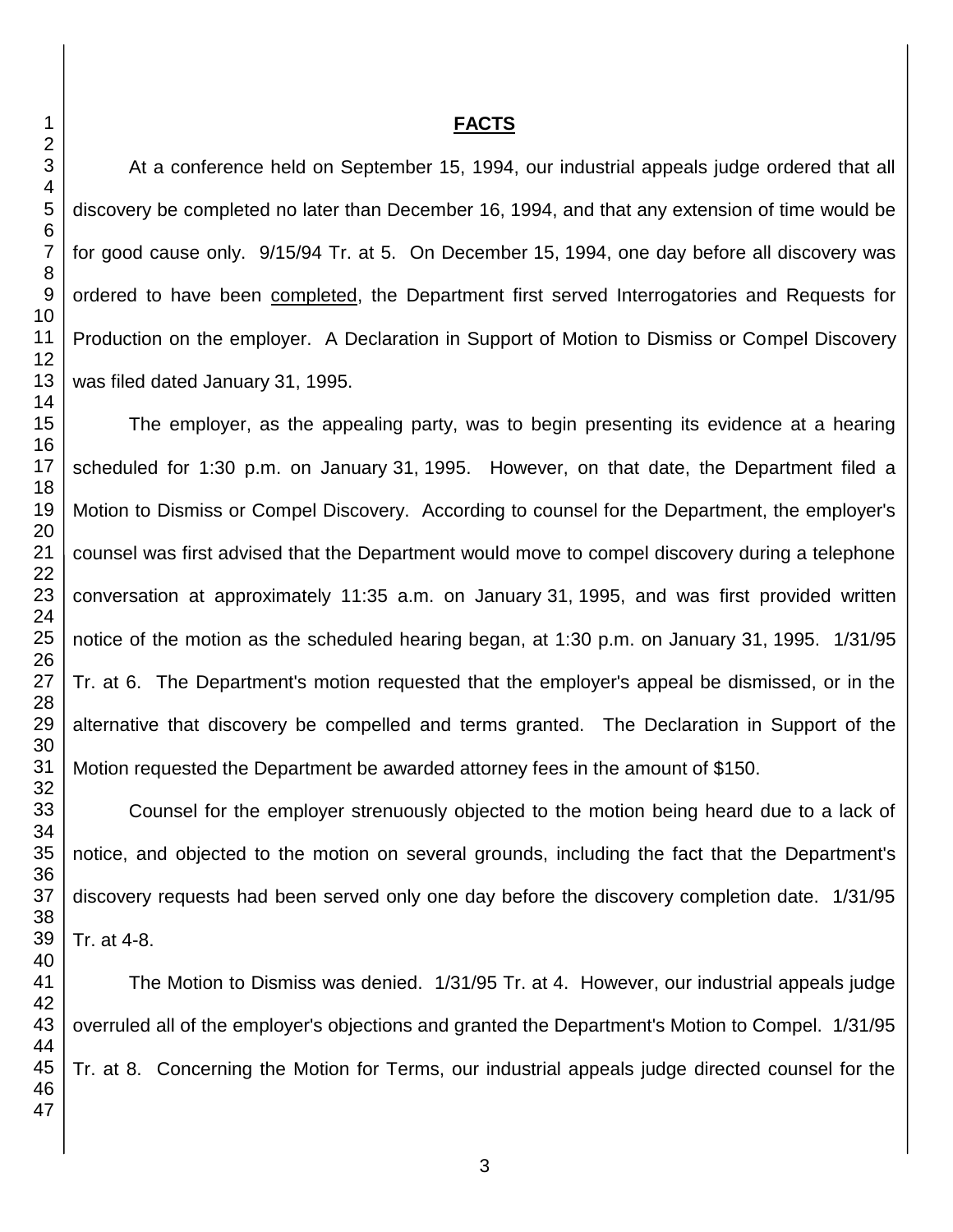Department to file, prior to the next proceeding, an affidavit indicating the time spent and the appropriate hourly rate. 1/31/95 Tr. at 19.

On February 6, 1995, the Board received the Department's Motion for Costs and Affidavit of Karen L. Forner, which were dated February 2, 1995, and in which the Department requested attorney fees in the amount of \$300. Although no hearing was scheduled on this motion, the employer was ordered to pay to The Office of the Attorney General, \$300 for attorney fees for failure to comply with discovery.

#### **DECISION**

In general, proceedings before this Board are governed by the Superior Court Civil Rules (CR). WAC 263-12-125. Therefore, our industrial appeals judges unquestionably have the authority to hear and consider motions to compel discovery, to order a party to comply with discovery, and to order a party to pay to the moving party the reasonable expenses incurred in obtaining an order compelling discovery. CR 37. We do not lightly reverse such decisions made by our industrial appeals judges.

However, in this case, the industrial appeals judge should not have heard the Department's Motion to Compel Discovery without proper notice of the motion and of the hearing on the motion to the employer. CR 37(a) provides that a party may apply for an order compelling discovery, "upon reasonable notice to other interested parties and all persons affected thereby. . .. " CR 6(d) requires that, in general, a written motion and notice of the hearing thereof be served not later than five days before the time specified for the hearing, unless a different period is fixed by the Civil Rules or by order of the court.

We believe that taken together these rules require that, absent unusual circumstances, a motion for an order compelling discovery and notice of the hearing on that motion must be served at least five days before the scheduled hearing. Reasonable notice that a party's interests may be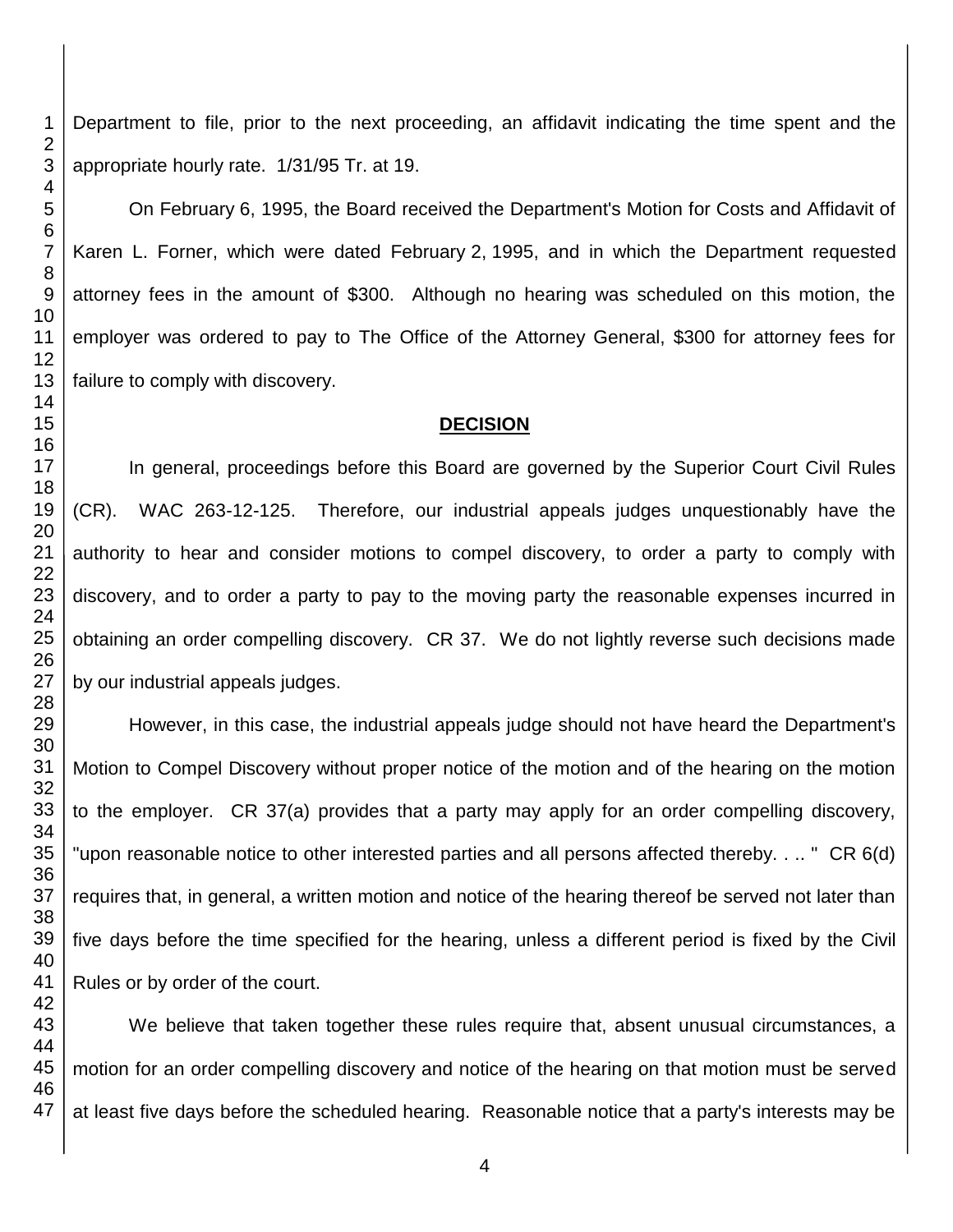adversely affected is a fundamental component of the principle of due process, and requires that a party be permitted an adequate period of time within which to consider and respond to the pending action. A party who has not received reasonable notice has been denied due process. Further, our ability to decide appeals fairly and equitably is diminished if reasonable notice is not afforded to every party. In this case, verbal notice two hours prior to a hearing with no opportunity to review the written motion and supporting declaration prior to the hearing does not constitute reasonable

Because we have decided that the Motion to Compel Discovery should not have been heard, we need not consider whether the motion should have been granted, or the correctness of the order awarding attorney fees. However, we address these issues because they may arise in future cases.

In this case, even if proper notice had been provided, the Department's Motion to Compel Discovery should have been denied. As pointed out by counsel for the employer, the Department served its discovery one day before all discovery was ordered to have been completed. Counsel for the employer has cited King County Local Rule 37(g), which provides, as follows:

> **Completion of discovery.** Unless otherwise ordered by the court for good cause and subject to such terms and conditions as are just, all discovery allowed under CR 26 through 37, including responses and supplementations thereto, must be completed no later than 49 calendar days before the assigned trial date. **Discovery requests must be served early enough that responses will be due and depositions will have been taken by the cut off date.** Discovery requests that do not comply with this rule will not be enforced, absent a written agreement of all parties, and the parties shall not enter into such an agreement if it is likely to affect the trial date.

(Emphasis added.)

 Proceedings before this Board are not governed by local court rules, but we find this rule to be persuasive and descriptive of the factors we would consider in ruling on the motion. A discovery completion date is just that--the date by which discovery must be completed, not served. We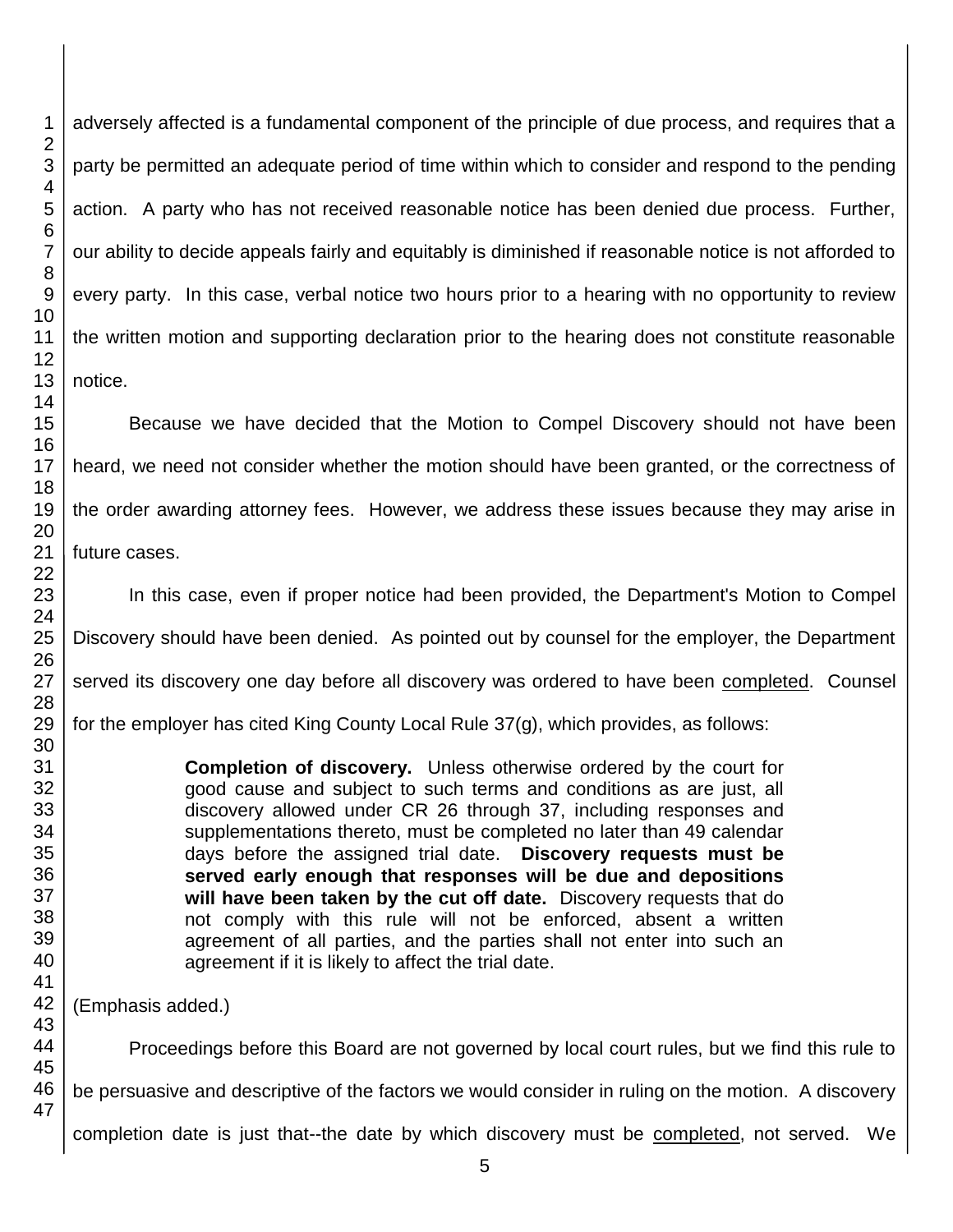therefore hold that, absent an order for good cause and subject to such terms and conditions as are just, discovery must be served sufficiently early that responses will be due before the discovery completion date, or it will not be enforced.

Finally, it was an error to award the attorney fees requested in this case without affording the employer an opportunity to be heard on that issue. In general, a judge can consider a motion to compel discovery and a motion for an award of the costs incurred in obtaining the order to compel at the same time, if the other party has had an opportunity to be heard. But in this case, our judge did not consider the motion for costs at the time the order to compel was issued. Rather, counsel for the Department was directed to submit an affidavit demonstrating the amount of the expenses incurred in obtaining the order. At the time of the original motion and request for attorney fees, the Department requested fees in the amount of \$150. However, in the later motion with supporting affidavit, \$300 was requested.

The employer was never given an opportunity to be heard before those costs were awarded. This was an error. Fundamental fairness and CR 37(a)(4) both require at least an opportunity to be heard before costs can be awarded.

After consideration of the Proposed Decision and Order, the Petition for Review filed thereto, the Department's Response to Employer's Petition for Review, and the Employer's Reply to Department's Response to Petition for Review, and a careful review of the entire record before us, we hereby adopt the proposed Findings of Fact and Conclusions of Law concerning the merits of these appeals, and reverse the order granting the Motion to Compel Discovery and awarding costs.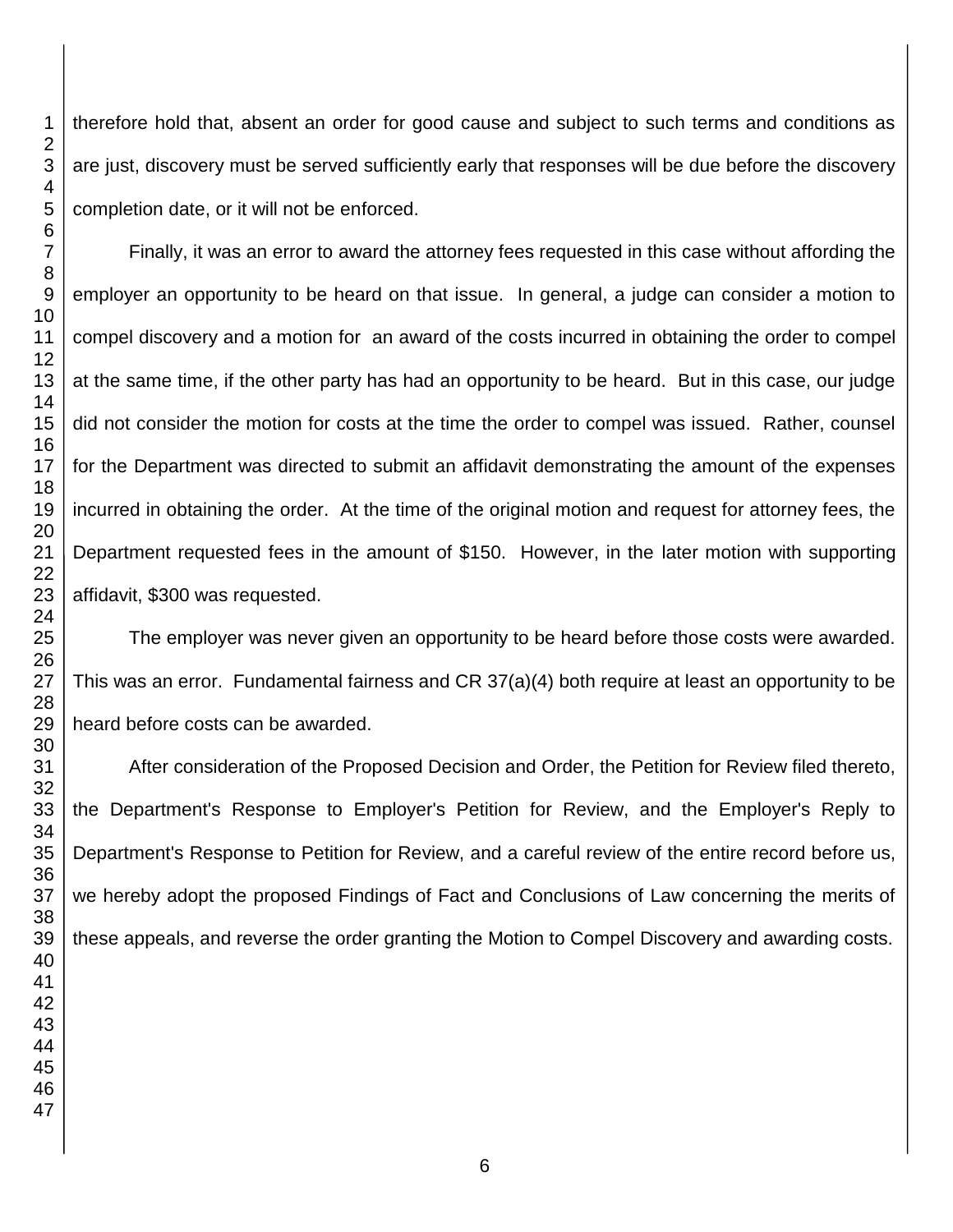# **FINDINGS OF FACT**

1. On November 30, 1993, the Department of Labor and Industries received an application for benefits filed on behalf of the claimant, Jason A. McClure, alleging an injury on or about November 23, 1993, during the course of his employment with Armco Realty, Inc. On May 16, 1994, the Department issued an order paying time loss compensation for the period of April 26, 1994 through May 10, 1994, inclusive. On May 31, 1994, the Department issued an order paying time loss compensation for the period of May 16, 1994 through May 31, 1994, inclusive. On June 8, 1994, the Board of Industrial Insurance Appeals received a Notice of Appeal filed on behalf of the employer from the Department orders dated May 16, 1994, and May 31, 1994 (Docket No. 94 0569).

On June 20, 1994, the Department issued an order paying time loss compensation for the period of June 1, 1994 through June 14, 1994, inclusive. On July 1, 1994, the Department issued an order terminating time loss compensation with payment for the period of June 15, 1994 through June 28, 1994, and holding the claim to remain open for treatment. On August 10, 1994, the Board received a Notice of Appeal filed on behalf of the employer from the Department orders dated June 20, 1994 and July 1, 1994 (Docket No. 94 1677).

- 2. Jason A. McClure was employed as a groundskeeper for Armco Realty, Inc., requiring him to frequently use and overuse his hands and arms, causing him to sustain a condition diagnosed as right and left wrist strain.
- 3. For the periods of April 26, 1994 through May 10, 1994, inclusive; May 16, 1994 through May 31, 1994, inclusive; June 1, 1994 through June 14, 1994, inclusive; and June 15, 1994 through June 28, 1994, inclusive, Jason A. McClure was not capable of gainful employment on a reasonably continuous basis when considering his physical limitations proximately related to his condition, transferable skills, and labor market.
- 4. All discovery in this case was ordered to have been completed by December 16, 1994. The Department first served Interrogatories and Requests for Production on the employer on December 15, 1994. That discovery was, therefore, not served sufficiently early that responses were due before the discovery completion date.
- 5. The employer was first provided verbal notice of the Motion to Compel Discovery two hours prior to the hearing on that motion, and was not provided written notice of the motion until the time of the actual hearing.
- 1 2 3 4 5 6 7 8 9 10 11 12 13 14 15 16 17 18 19 20 21 22 23 24 25 26 27 28 29 30 31 32 33 34 35 36 37 38 39 40 41 42 43 44 45 46 47